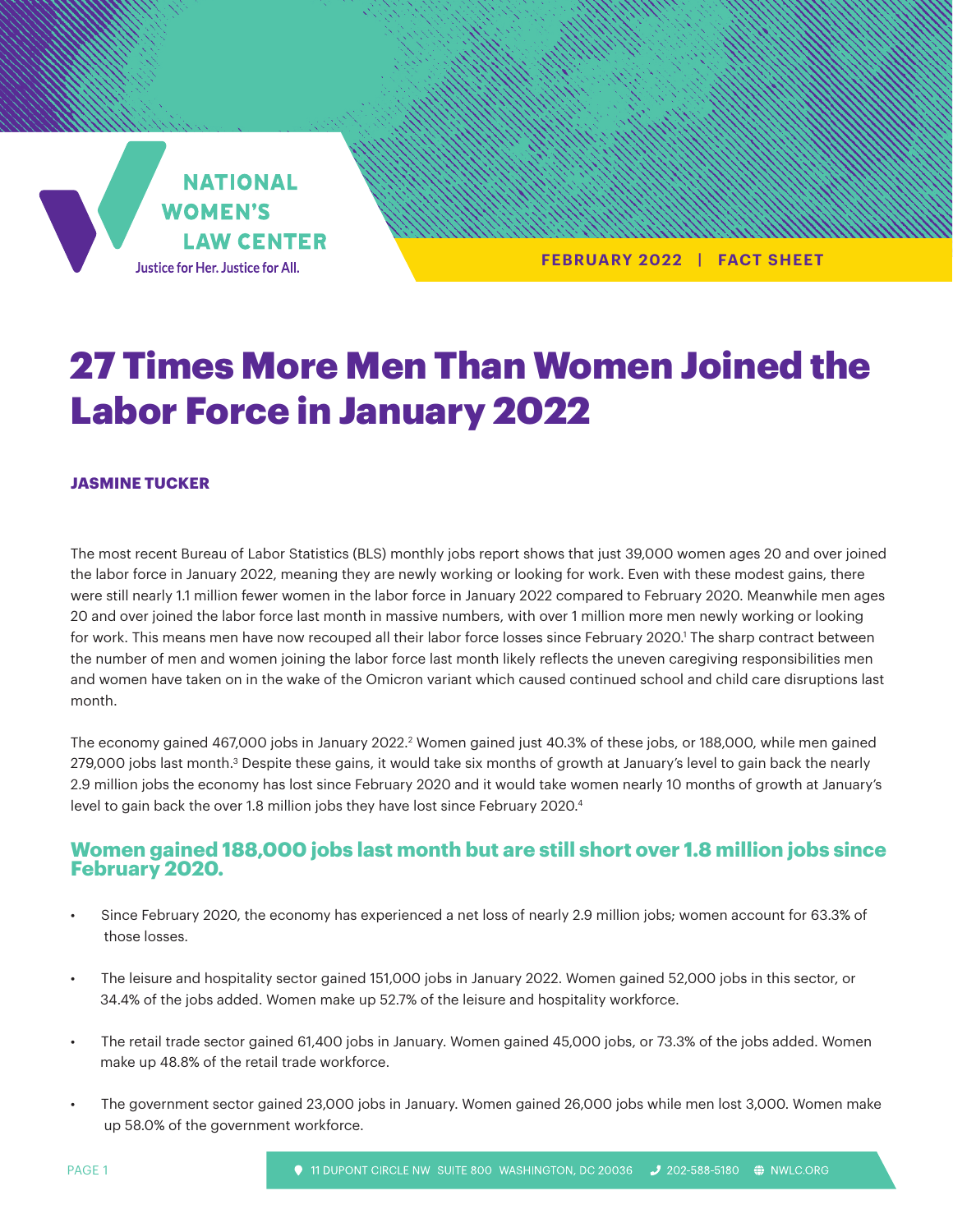- The education and health services sector gained 29,000 jobs in January. Men made up 100% of these gains, while women lost 17,000 jobs. Women make up 76.7% of the education and health services workforce.
- The child care sector gained 5,600 jobs last month. The net number of child care jobs lost since February 2020 is 131,200. The child care sector has lost nearly 1 in 8 jobs (12.4%) since the start of the crisis.5

#### **The overall unemployment rate masks higher rates for Black women, Latinas, and other demographic groups.**

- The unemployment rate for women ages 20 and over remained unchanged at 3.6% last month. In comparison, the unemployment rate for men ages 20 and over increased from 3.6% in December to 3.8% in January.<sup>6</sup> This was driven largely by massive numbers of men entering the labor force last month.
- Nearly 1 in 17 Black women ages 20 and over (5.8%) were unemployed in January 2022, down from 6.2% in December 2021. About 1 in 14 Black men ages 20 and over (7.1%) were unemployed in January 2022, up from 7.0% in December 2021.7
- Nearly 1 in 20 Latinas ages 20 and over (4.9%) were unemployed in January 2022, unchanged from December 2021.8
- About 1 in 31 Asian women ages 20 and over (3.2%) were unemployed in January 2022, down from 3.3% in December 2021.9
- By comparison, the unemployment rate for white men ages 20 and over was 3.2% in January 2022, up from 3.0% in December 2021.10
- Over 1 in 13 women with disabilities (7.9%) were unemployed in January 2022, down from 8.0% in December 2021.11



## **Unemployment Rates for Selected Demographics, January 2022**

Source: BLS, Employment Situation Summary Tables A-1, A-2, A-3, and A-6. Unemployment rates for white men, women overall, Latinas, and Black women are seasonally adjusted and are for people ages 20 and over. The unemployment rate for women with disabilities is not seasonally adjusted and is for women ages 16-64.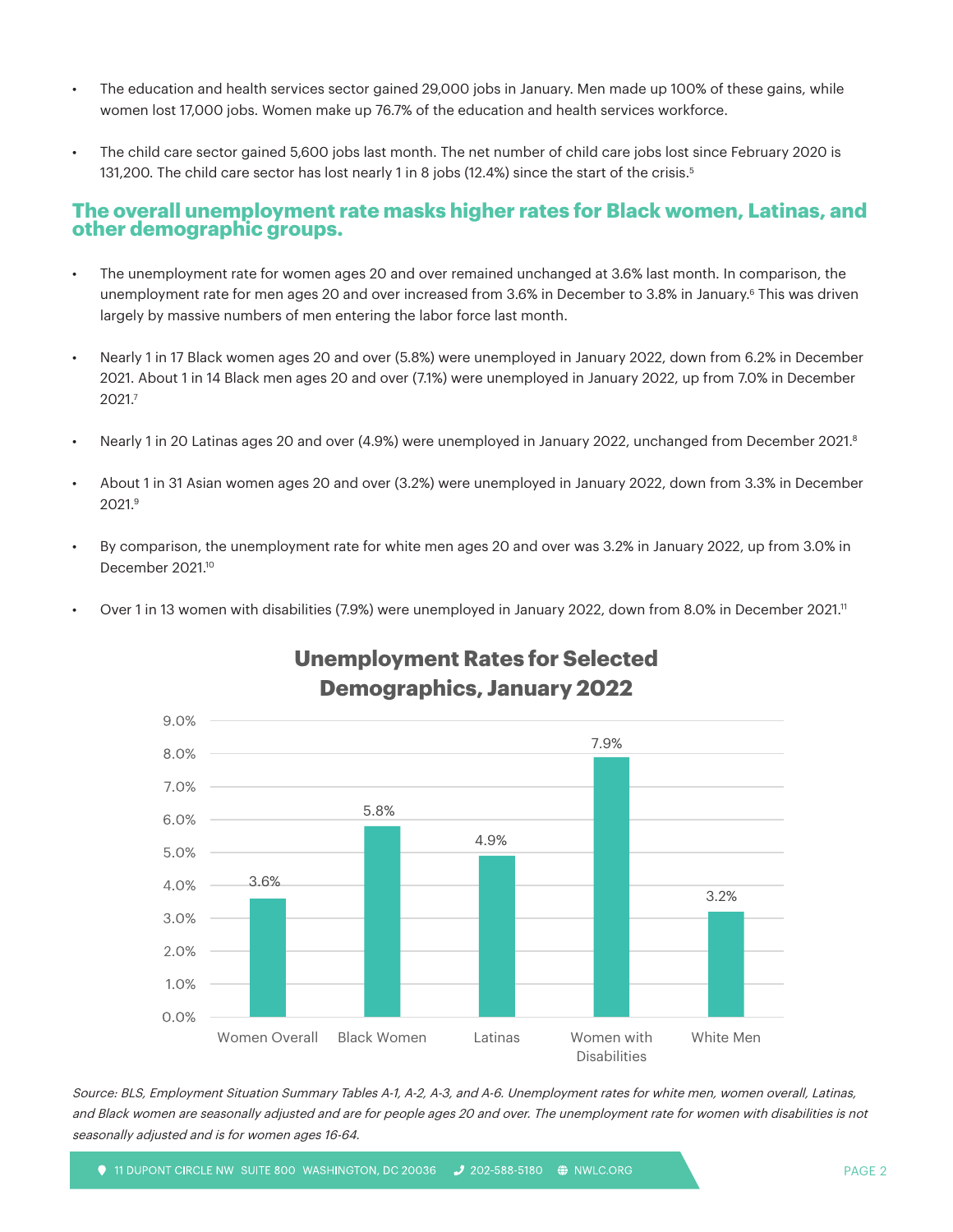### **Many unemployed women have been out of work for 6 months or longer.**

In January 2022, over 1 in 4 unemployed women ages 20 and over (26.3%) had been out of work for six months or longer. Among unemployed women ages 16 and over, 24.1% had been out of work for six months or longer, including 29.4% of unemployed Asian women, 29.0% of unemployed Black women, and 22.1% of unemployed Latinas.<sup>12</sup>

Additionally, in January 2022, over 1 in 6 unemployed women ages 16 and over (17.1%) had been out of work for a year or longer.<sup>13</sup>

#### **If the nearly 1.1 million women who have left the labor force since February 2020 were counted among the unemployed, women's unemployment would have been 5.0% last month.**

Reported unemployment rates do not capture people who have left the labor force entirely and are no longer looking for work. If the nearly 1.1 million women ages 20 and over who have left the labor force since February 2020 were counted as unemployed in January 2022, women's unemployment rate would have been 5.0% in January 2022 instead of the reported 3.6%.14

Since February 2020, 168,000 Black women have left the labor force, along with 61,000 Latinas. If these women were counted as unemployed, the unemployment rate for Black women in January 2022 would have been 7.3% instead of 5.8%, and Latinas' unemployment rate would have been 5.4% instead of 4.9%.15